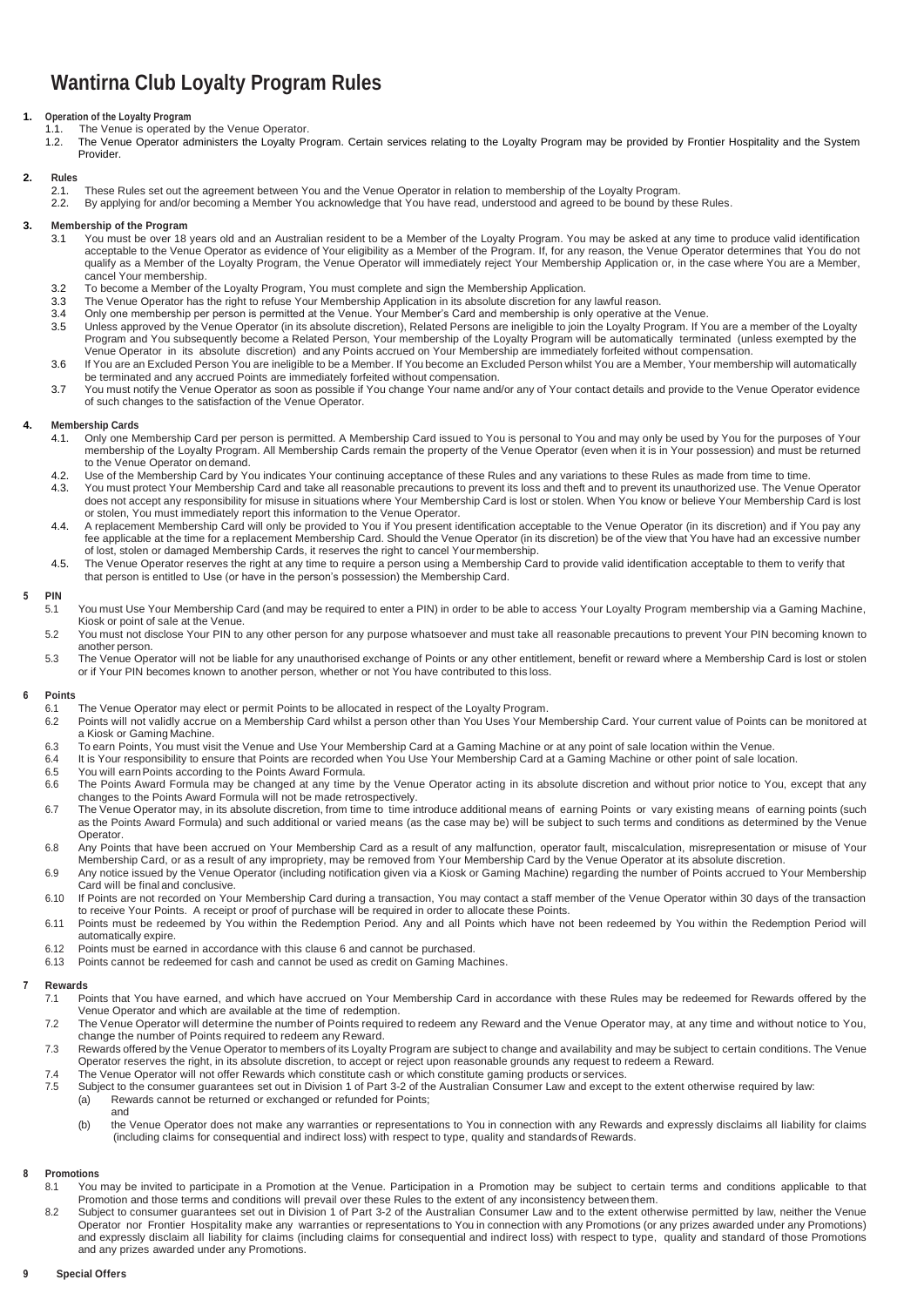- 9.1 Your membership of the Program may from time to time give You an opportunity to access one or more Special Offers of which You may become aware through access to a Gaming Machine, a Kiosk, the Website or through other materials provided to You by the Venue Operator. 9.2 You acknowledge and agree that any SpecialOffer:
	- (a) is not offered or provided by the Venue Operator and that, subject to the Australian Consumer Law and to the extent otherwise permitted by law, the Venue Operator has no liability whatsoever to You in relation to the promotion or provision of a Special Offer; and
- may be subject to terms and conditions of the third party supplier and may be withdrawn at any time. 9.3 A Special Offer may require payment of a fee to the third party supplier and this may require providing of Your credit card details into the Kiosk for this purpose. You acknowledge that the Venue Operator does not record or capture Your credit card numbers in this instance and You provide Your credit card at Your own risk.

#### **10 Changes to the Program**

- 10.1 The Venue Operator reserves the right to, at any time and without prior notice to You, make changes to the Loyalty Program and to these Rules. The Venue Operator will provide 30 days' notice on the Website, Kiosks and at the Venue of changes to the Loyalty Program and to these Rules.
- 10.2 The Rules may be obtained from the Venue or at the Website. You acknowledge that:
	- (a) if there is at any time any inconsistency between the Rules as they appear at the Venue and the Website, the Rules included on the Website will take priority; and
	- (b) You have read and understood the most current version Rules before applying for membership or continuing Your membership of the Loyalty Program.

#### **11 Termination and Suspension of the Program**

- 11.1 You may terminate Your membership of the Loyalty Program by providing written notice to the Venue Operator. Any Points which have not been redeemed at the time of termination will be deemed to be immediately forfeited.
- 11.2 In addition to termination of Your membership pursuant to clause 3.7, the Venue Operator may at its sole discretion terminate or suspend Your membership of the Loyalty Program:
	- (a) You do not comply with any of these Rules;
	- (b) You do not comply with the terms and conditions relating to any Special Offer;
	- (c) You misuse Your Membership Card or that of another person; or
	- (d) You behave in a manner which the Venue Operator considers to be dishonest, offensive, disruptive, intimidating, illegal or improper.
- 11.3 If Your membership is terminated pursuant to clauses 3.6, 11.2 or 13.8, any Points You have accumulated will automatically be forfeited (unless the Venue Operator determines otherwise) and You will not be eligible to receive any benefits offered under theProgram.
- 11.4 If Your membership is suspended, You cannot redeem earned Points for Rewards or Use Your Membership Card for any purpose until such time as Your membership is reinstated in writing by the Venue Operator.
- 11.5 Your membership will be automatically cancelled upon Your death and Your Points will be deemed to be immediately forfeited.<br>11.6 If Your membership is terminated or cancelled for any reason, whether by You or by the V If Your membership is terminated or cancelled for any reason, whether by You or by the Venue Operator, You are required to immediately return Your Membership Card to the Venue Operator.
- 11.7 The Venue Operator reserves the right to, at any time and from time to time, cancel the Program in whole or in part or suspend it for any period for any reason after giving 30 days' notice on the Website or at the Venue and You acknowledge and agree that the Venue Operator makes no representation or warranty that the Program will continue to be available for any period of time.
- 11.8 In the event that the Loyalty Program is cancelled pursuant to clause 11.7, You will have thirty (30) days from the date upon which the Venue Operator announces such cancellation, to redeem points for Rewards, after which time You will be deemed to have forfeited any Points not redeemed.

## **12 Privacy**

- 12.1 The Venue Operator, System Provider and Frontier Hospitality may collect, hold, use and disclose Your Personal Information in accordance with the privacy policy of the Venue Operator (available on the Website), Frontier Hospitality and the System Provider (available at [www.frontierhospitality.com.au](http://www.frontierhospitality.com.au/) and ww.tabcorp.com.au/privacy). You acknowledge that You have read the Venue Operator's privacy policy in full before joining the Loyalty Program. 12.2 If You do not provide the necessary Personal Information, Your application to become a Member of the Loyalty Program may not be approved.
- 12.3 As part of the Loyalty Program, the Venue Operator will provide from time to time Promotions, Special Offers and other advertising relating to Gaming Machines operated at the Venue to You by phone, post, email or SMS. You may opt-out from receiving such communications at any time by writingto the Venue Operator.

#### **13 Player Activity Statements**

- 13.1 By applying for membership of the Loyalty Program and by checking the appropriate box in the Membership Application You expressly agree to receive Player Activity Statements.
- 13.2 You may at any time, by notifying the Venue Operator, set:
	- (a) a limit on the amount of time, in any 24 hour period determined by the Venue Operator, that You may play Gaming Machines to earn Points;
	- (b) a limit on Your net loss on Gaming Machines to earn Points played in any 24 hour period determined by the Venue Operator; or
	- (c) (if You set a limit under clause 13.2(b)) a limit on Your net loss on Gaming Machines to earn Points in any year determined by the Venue Operator.
- 13.3 If You have previously set a limit under clause 13.2, any new limit set by You that increases the amount of time or net loss does not take effect until the time determined by the Venue Operator, which must be at least 24 hours after You have notifiedthe Venue Operator of the new limit.
- 13.4 The Venue Operator will not allow You to continue playing Gaming Machines to earn Points after a limit set by the participant under clause 13.2 has been reached.<br>13.5 At least once each vear, the Venue Operator will p At least once each year, the Venue Operator will provide to You a Player Activity Statement by, at Yourelection:
	- (a) sending it to You by post, e-mail or other form of electronic communication; or by making it available for collection by You at the Venue.
- 13.6 If You elect to collect a Player Activity Statement from the Venue, the Venue Operator, will within 7 days after the Player Activity Statement has been prepared, send You notice by post, e-mail or other electronic communication, that the statement is available for collection.
- 13.7 If You request an additional copy of a Your Player Activity Statement, the Venue Operator will provide it to You upon on payment of a fee of **twenty dollars** (**\$20.00).** 13.8 If You elect to collect Your Player Activity Statement and You do not collect it within one month after the day on which the notice of its availability was sent to You, the Venue Operator, in compliance with the Act, must suspend You from the Loyalty Program until:
	- (a) You collect the Player Activity Statement; or
	- (b) if You do not collect the Player Activity statement within 3 months after the day on which notice of the availability of the Player Activity Statement was sent to You, Your membership of the Loyalty Program is terminated, whichever is sooner.
- 13.9 The Venue Operator will send You written notice, by post, e-mail or other electronic communication, that Your membership of the Loyalty Program has been suspended or terminated.
- 13.10 At least once each year, the Venue Operator will send You, by post, e-mail or other electronic communication, a notice informing You of Your right, by informing the Venue Operator, to cease participating in the Loyalty Program. If the notice is sent by post, the Venue Operator will enclose a reply-paid envelope with the notice.
- 13.11 The Venue Operator will remove You from the Loyalty Program if You inform the Venue Operator that You wish to cease participating in the Loyalty Program.
- 13.12 On payment of the fee of **twenty dollars** (**\$20.00)** the Venue Operator will allow You to have access to any information held by the Venue Operator relating to Your payment of the Loyalty Program.

#### **14 Release, Discharge and Limitation of Liability**

- 14.1 Subject to consumer guarantees set out in Division 1 of Part 3-2 of the Australian Consumer Law and to the extent otherwise permitted by law:
	- (a) without limiting any other provision of these Rules, You agree to release and forever discharge the Venue Operator and its Related Persons from any and all claims arising from any act or omission of any person in connection with these Rules, the Loyalty Program, Promotions, Points, Rewards and Special Offers, including (without limitation) any errors or admissions (including negligence) in representations, information, publications or advertisements directly or indirectly pertaining to these Rules, the Loyalty Program, Promotions, Points, Rewards and Special Offers;
	- (b) all express and implied warranties (whether statutory or otherwise) relating in any way to the subject matter of these Rules (including the Loyalty Program, Promotions, Points, Rewards and Special Offers) and any goods or services obtained by You in respect of Special Offers are excluded by the Venue Operator;
	- (c) the Venue Operator has no liability for any damage or loss incurred by You, whether directly or indirectly, in connection with Your membership of the Loyalty Program, Promotions entered into, Points received, Rewards redeemed or Your participation in Special Offers and You release and discharge, and continue to release and discharge, the Venue Operator from any and all liability for any such damage or loss; and
	- the Venue Operator will use reasonable endeavours to communicate notices and other relevant information to You whether at the Venue, the Website or by other means, but the Venue Operator will not be liable to You for any failure to do so. Although reasonable efforts will be made to ensure that information provided to You is correct, the Venue Operator will not be liable to You as a result of any inaccuracy contained in the Rules and any notices or information concerning the Loyalty Program, Promotions, Points, Rewards and Special Offers.
- 14.2 You acknowledge that You are solely responsible for any reporting requirement, taxes or other government charges or liabilities in relation to Your participation in the Loyalty Program, Promotions and Special Offers and the earning Points and redemption of Rewards.

#### **15 Governing Law**

15.1 These Rules and the Loyalty Program are governed by the laws of the State of Victoria.